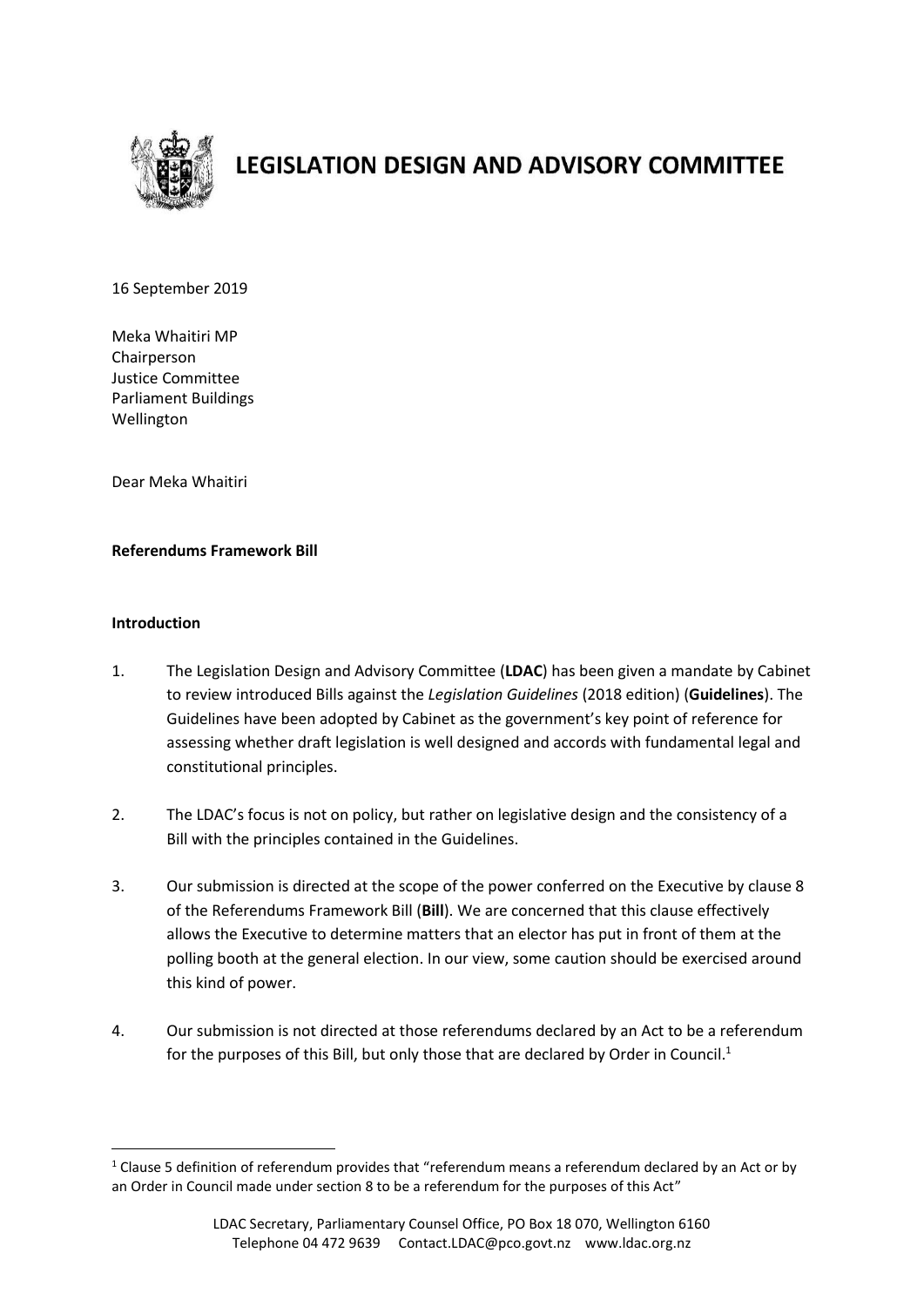# **Clause 8: Declaration of referendum by Order in Council**

#### *Proposed power*

- 5. Clause 8 would empower the Executive by way of Order in Council both to declare a referendum and to specify the wording of the question, or the proposal or issue, on which electors may vote. This power is broadly similar to section 6 of the Referenda (Postal Voting) Act 2000 insofar as that Act relates to a government initiated referendum (there defined as an indicative referendum to be conducted by postal voting) but there is a key difference in that the Referenda (Postal Voting) Act provides a process for referenda held outside of the general election.
- 6. By way of comparison, s 11 of the Citizens Initiated Referenda Act 1993 provides for the Clerk of the House to set the wording for an indicative referendum under that Act.

# *Concern about the proposed power*

- 7. We recognise that the Bill is being introduced with an eye to one particular referendum that is planned for the 2020 election (on cannabis), and another which may be stipulated for in legislation (euthanasia), but note the Bill is intentionally generic in character. That means it is possible for the power in clause 8 to be exercised by the Executive so as to declare there shall be a referendum and then to specify the question, proposal or issue that is to be put to voters at the 2020 election.
- 8. Our concern is with the Executive's power to frame questions to the electorate at the time of a general election without Parliamentary input (such as is possible when legislation is enacted in a manner dependent on a majority vote by way of referendum to bring it into force).
- 9. The experience of the United Kingdom with the referendum on Brexit demonstrates how farreaching the consequences of a referendum on a particular issue may be. The decision on whether to hold a referendum and the framing of questions and proposals ought not to be left to the Executive alone.
- 10. We recognise that the proposed Bill would expire at the next election but raise these issues as important points of principle, lest the Bill serve as a model for future legislation on referendums in general.

#### *Risk of inconsistency with the Legislation Guidelines*

11. The salient principle in the Guidelines is in chapter 4.1 ("Fundamental constitutional principles and the rule of law"). Taken literally as permitting a referendum on any subject, clause 8 may be said to "change or reshape State power" by "significantly shifting power between branches of the State, or removing powers from the State". That would be so, for example, to the extent that a Government advising the Governor-General could (we are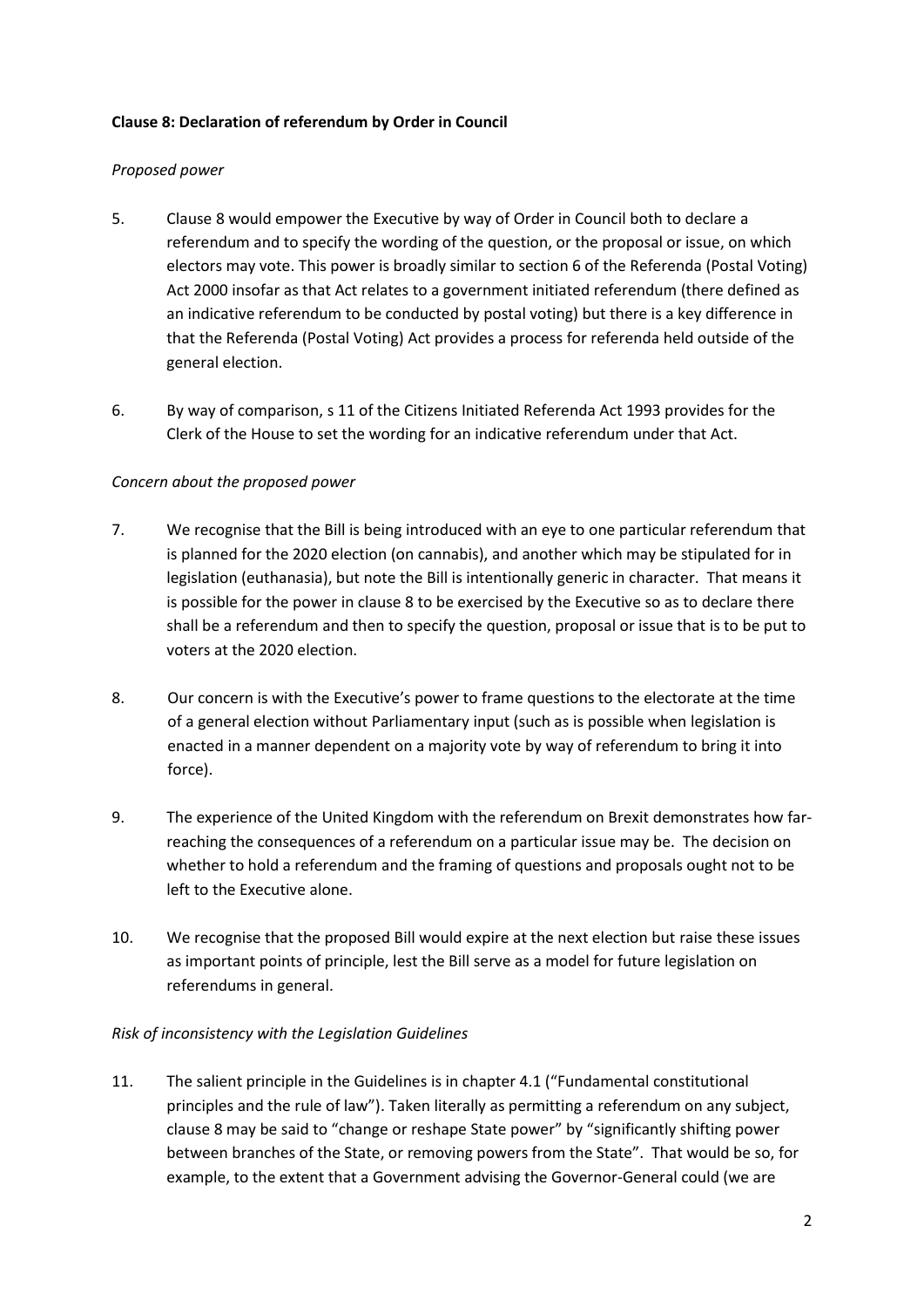speaking generally and hypothetically) procure a referendum on a question or issue that has a political dimension.

- 12. A referendum of this kind occurring in conjunction with a General Election would be problematic. Chapter 4.1 of Guidelines also provides that "free and fair elections" are a fundamental constitutional principle. One component of free and fair elections is that they are administered neutrally and impartially.<sup>2</sup> This tells against giving the Executive a broad power to procure referendums and to frame the wording for such referendums.
- 13. An additional relevant principle is in chapter 14 of the Guidelines ("Delegating law-making powers"). The principle is that legislation should not authorise secondary legislation to be made in respect of matters that are appropriate for an Act. In balancing what is appropriate a key consideration is the legitimacy of the law - important policy content should be a matter for Parliament to determine in the Act through an open democratic process. Too much delegation, or having delegated powers that are too broad or uncontrolled, undermines the transparency and legitimacy of the law.
- 14. Further, the Guidelines require that secondary legislation should be subject to an appropriate level of scrutiny, a good process, publication requirements, and review. Safeguards can take a variety of forms. They can be substantive preconditions or procedural requirements. They can apply before a power is exercised or provide a remedy after it is exercised.

# **Proposed changes**

- 15. We consider the power conferred on the Government by clause 8 would benefit from safeguards relating to scope and procedure. We suggest the following options which would enable the policy intent of clause 8 to be met while reducing the risks identified above.
- 16. Our key recommendation is an additional procedural step in the determination of referendums for the election. We propose that once the Government has prepared the question for a referendum, Parliament's endorsement through a positive affirmative resolution be required. This change will ensure Parliament is the decision-maker for the wording of any referendum question put at the General Election, rather than the Executive.
- 17. We also propose that advice on the wording of the referendum question be required to be obtained before it is adopted by Order in Council. This safeguard is important given the effect that the wording of the question may have on the outcome of a referendum and that it is to be provided to electors at the General Election.
- 18. In the case of the Brexit referendum, the advice of the United Kingdom's Electoral Commission was provided, which resulted in a change to the wording of the question. We

 $\frac{1}{2}$ See, for example, the Inter-Parliamentary Union *Declaration on Criteria for Free and Fair Elections* (26 March 1994) at 4(2).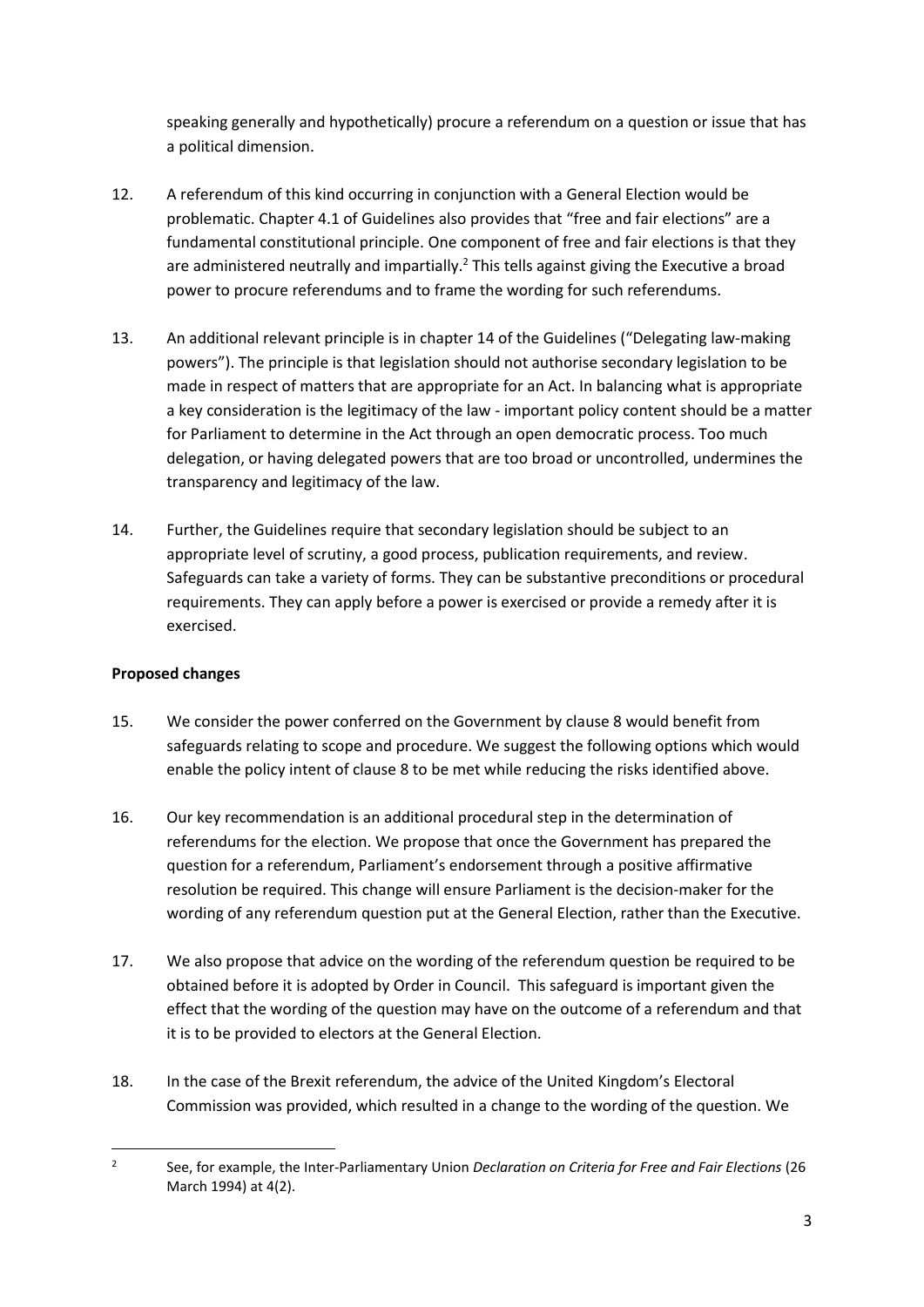suggest that the Electoral Commission (which although it does not currently have this function does determine other material available to electors at the General Election) or the Clerk of the House (who determines the question for citizens initiated referendums) could be appropriate to advise on the wording of the question. Clarity in the wording will be particularly appropriate if the commencement of an Act is made conditional on being approved in a referendum.

- 19. We also consider that Parliament should be able to determine the scope of referendum issues in advance, at least in broad terms. In terms of the Guidelines, safeguards are not a substitute for clearly and precisely defining the permitted subject matter of the secondary legislation and the purposes for which it may be made (see 14.2). Consequently, the above safeguards would not be a sufficient remedy for an empowering provision that gives to a decision maker too significant a discretion.
- 20. To address this concern, if the only referendum expected to be set by Order in Council relates to the regulatory regime for cannabis, the clause 8 power could explicitly be limited to a referendum on this issue. The matter for determination by referendum will as a result have approval by Parliament through the enactment of this Bill, and the Government may decide upon the details of the referendum. Then, if the safeguards above are adopted, the Executive would obtain expert advice on the question, and Parliament would be asked to affirm the wording of the question. This option could extend to other issues the Government chooses to address through a referendum set under this Bill.
- 21. This would not affect proposed referendums that were declared by an Act to be a referendum for the purposes of this Bill and so directly determined as such by Parliament (as would presumably be the case for any referendum associated with the Abortion Legislation Bill and/or the End of Life Choice Bill).
- 22. We recognise that the Order in Council would in theory be reviewable by the Regulations Review Committee (RRC). As currently drafted, however, it is difficult to determine what ground under the Standing Orders would provide a basis for an RRC review. In any event, it seems unlikely that the RRC would be able to carry out a substantive review in sufficient time before the election. As a result, we do not consider an RRC review to be a sufficient safeguard to meet the concerns outlined above.

# **Recommendations**

- 23. We **recommend** that the following scope and procedural safeguards are implemented to limit the scope of the power conferred on the Executive by clause 8 of the Bill:
	- Parliament's endorsement of the question be required through a positive affirmative resolution
	- Expert advice on the wording of the referendum question be obtained before it is adopted by Order in Council
	- The scope of referendum issues be limited to issues that have, at least in broad terms, been determined by Parliament in advance.